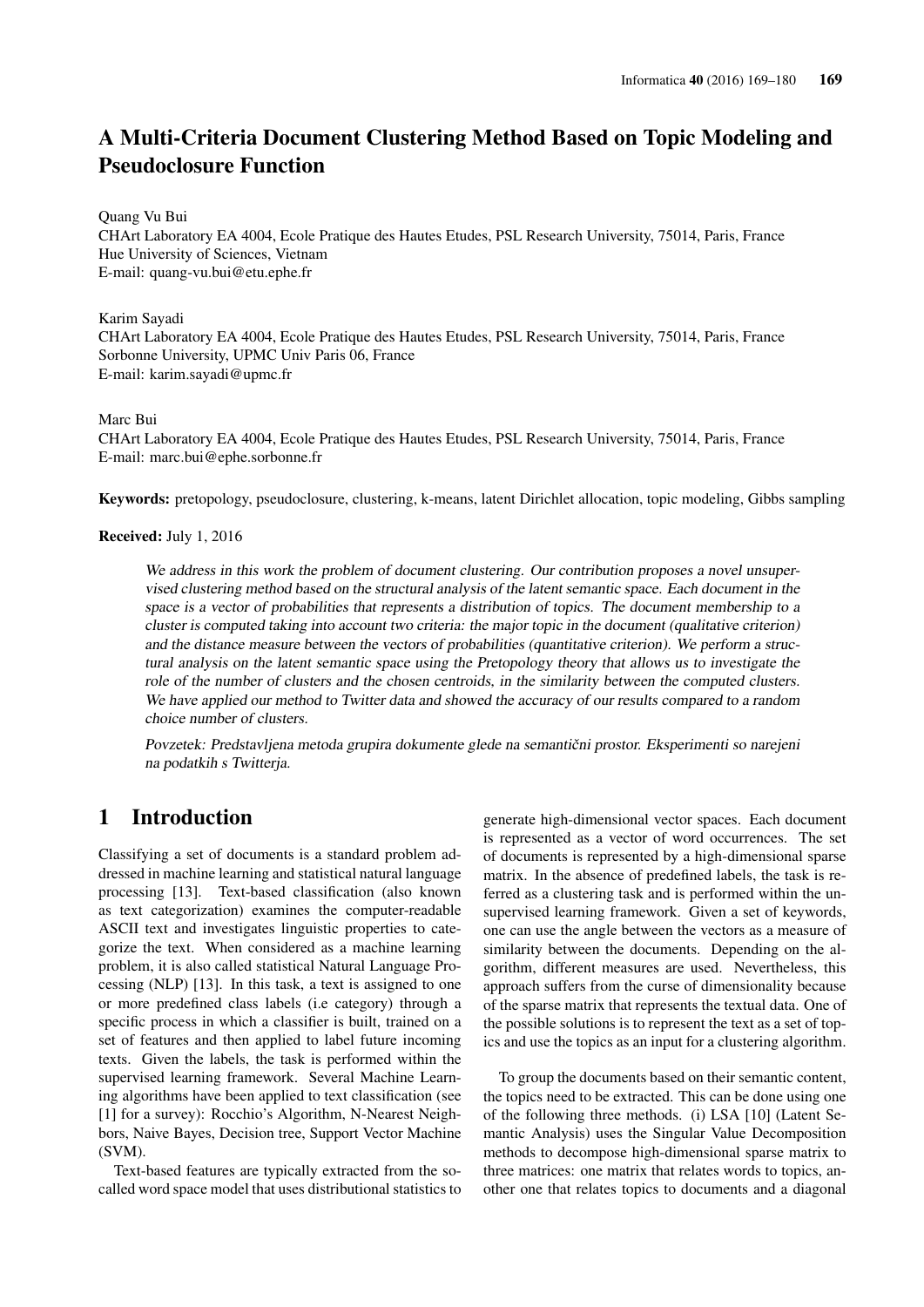matrix of singular value. (ii) Probabilistic LSA [8] is a probabilistic model that treats the data as a set of observations coming from a generative model. The generative model includes hidden variables representing the probability distribution of the words in the topics and the probability distribution of the topics in the words. (iii) Latent Dirichlet Allocation [4] (LDA) is a Bayesian extension of probabilistic LSA. It defines a complete generative model with a uniform prior and full Bayesian estimator.

LDA gives us three latent variables after computing the posterior distribution of the model; the topic assignment, the distribution of words in each topic and the distribution of the topics in each document. Having the distribution of topics in documents, we can use it as the input for clustering algorithms such as k-means, hierarchical clustering.

K-means uses a distance measure to group a set of data points within a predefined random number of clusters. Thus, to perform a fine-grained analysis of the clustering process we need to control the number of clusters and the distance measure. The Pretopology theory [3] offers a framework to work with categorical data, to establish a multi-criteria distance for measuring the similarity between the documents and to build a process to structure the space [11] and infer the number of clusters for k-means. We can then tackle the problem of clustering a set of documents by defining a family of binary relationships on the topic-based contents of the documents. The documents are not only grouped together using a measure of similarity but also using the pseudoclosure function built from a family of binary relationships between the different hidden semantic contents (i.e topics).

The idea of using Pretopology theory for k-means clustering has been proposed by [16]. In this paper, the authors proposed the method to find automatically a number  $k$  of clusters and  $k$  centroids for  $k$ -means clustering by results from structural analysis of minimal closed subsets algorithm [11] and also proposed to use pseudoclosure distance constructed from the relationships family to examine the similarity measure for both numeric and categorical data. The authors illustrated the method with a toy example about the toxic diffusion between 16 geographical areas using only one relationship.

For the problem of classification, the authors of this work [2] built a vector space with Latent Semantic Analysis (LSA) and used the pseudoclosure function from Pretopological theory to compare all the cosine values between the studied documents represented by vectors and the documents in the labeled categories. A document is added to a labeled categories if it has a maximum cosine value.

Our work differs from the work of [2] and extends the method proposed in [16] with two directions: first, we exploited this idea in document clustering and integrated structural information from LDA using the pretopological concepts of pseudoclosure and minimal closed subsets introduced in [11]. Second, we showed that Pretopology theory can apply to multi-criteria clustering by defining the pseudo distance built from multi-relationships. In our paper, we clustered documents by using two criteria: one based on the major topic of document (qualitative criterion) and the other based on Hellinger distance (quantitative criterion). The clustering is based on these two criteria but not on multicriteria optimization [5] for clustering algorithms.Our application on Twitter data also proposed a method to construct a network from the multi-relations network by choosing the set of relations and then applying strong or weak Pretopology.

We present our approach in a method that we named the Method of Clustering Documents using Pretopology and Topic Modeling (MCPTM). MCPTM organizes a set of unstructured entities in a number of clusters based on multiple relationships between each two entities. Our method discovers the topics expressed by the documents, tracks changes step by step over time, expresses similarity based on multiple criteria and provides both quantitative and qualitative measures for the analysis of the document.

## 1.1 Contributions

The contributions of this paper are as follows.

- 1. We propose a new method to cluster text documents using Pretopology and Topic Modeling.
- 2. We investigate the role of the number of clusters inferred by our analysis of the documents and the role of the centroids in the similarity between the computed clusters.
- 3. We conducted experiments with different distances measures and show that the distance measure that we introduced is competitive.

## 1.2 Outline

The article is organized as follows: Section 2, 3 present some basic concepts such as Latent Dirichlet Allocation (Section 2) and the Pretopology theory (Section 3), Section 4 explains our approach by describing at a high level the different parts of our algorithm. In Section 5, we apply our algorithm to a corpus consisting of microblogging posts from Twitter.com. We conclude our work in Section 6 by presenting the obtained results.

# 2 Topic modeling

Topic Modeling is a method for analyzing large quantities of unlabeled data. For our purposes, a topic is a probability distribution over a collection of words and a topic model is a formal statistical relationship between a group of observed and latent (unknown) random variables that specifies a probabilistic procedure to generate the topics [4, 8, 6, 15]. In many cases, there exists a semantic relationship between terms that have high probability within the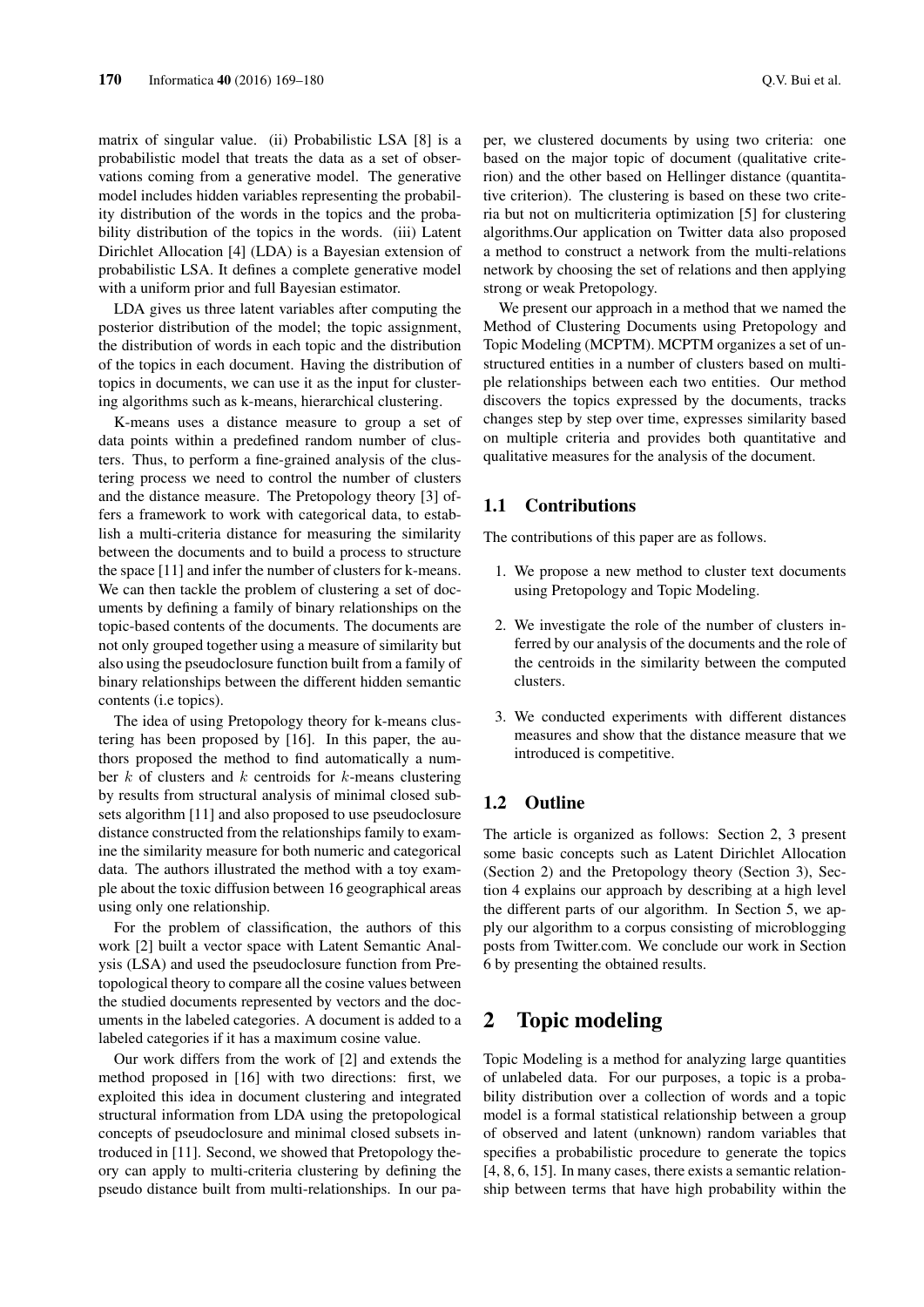same topic – a phenomenon that is rooted in the word cooccurrence patterns in the text and that can be used for information retrieval and knowledge discovery in databases.

#### 2.1 Latent Dirichlet allocation



Figure 1: Bayesian Network (BN) of Latent Dirichlet Allocation.

Latent Dirichlet Allocation (LDA) by Blei et al. [4] is a generative probabilistic model for collections of grouped discrete data. Each group is described as a random mixture over a set of latent topics where each topic is a discrete distribution over the vocabulary collection. LDA is applicable to any corpus of grouped discrete data. In our work we refer to the standard Natural Language Processing (NLP) use case where a corpus is a collection of documents, and the discrete data are represented by the occurrence of words.

LDA is a probabilistic model for unsupervised learning, it can be seen as a Bayesian extension of the probabilistic Latent Semantic Analysis (pLSA) [8]. More precisely, LDA defines a complete generative model which is a full Bayesian estimator with a uniform prior while pLSA provides a Maximum Likelihood (ML) or Maximum a Posterior (MAP) estimator. For more technical details we refer to the work of Gregor Heinrich [7]. The generative model of LDA is described with the probabilistic graphical model [9] in Fig. 1.

In this LDA model, different documents d have different topic proportions  $\theta_d$ . In each position in the document, a topic z is then selected from the topic proportion  $\theta_d$ . Finally, a word is picked from all vocabularies based on their probabilities  $\phi_k$  in that topic z.  $\theta_d$  and  $\phi_k$  are two Dirichlet distributions with  $\alpha$  and  $\beta$  as hyperparameters. We assume symmetric Dirichlet priors with  $\alpha$  and  $\beta$  having a single value.

The hyperparameters specify the nature of the priors on  $\theta_d$  and  $\phi_k$ . The hyperparameter  $\alpha$  can be interpreted as a prior observation count of the number of times a topic z is sampled in document  $d$  [15]. The hyper hyperparameter  $\beta$  can be interpreted as a prior observation count on the number of times words w are sampled from a topic  $z$  [15].

The advantage of the LDA model is that interpreting at the topic level instead of the word level allows us to gain more insights into the meaningful structure of documents since noise can be suppressed by the clustering process of words into topics. Consequently, we can use the topic proportion in order to organize, search, and classify a collection of documents more effectively.

### 2.2 Inference with Gibbs sampling

In this subsection, we specify a topic model procedure based on the Latent Dirichlet Allocation (LDA) and Gibbs Sampling.

The key problem in Topic Modeling is posterior inference. This refers to reversing the defined generative process and learning the posterior distributions of the latent variables in the model given the observed data. In LDA, this amounts solving the following equation:

$$
p(\theta, \phi, z | w, \alpha, \beta) = \frac{p(\theta, \phi, z, w | \alpha, \beta)}{p(w | \alpha, \beta)}
$$
(1)

Unfortunately, this distribution is intractable to compute [7]. The normalization factor in particular,  $p(w|\alpha, \beta)$ , cannot be computed exactly. However, there are a number of approximate inference techniques available that we can apply to the problem including variational inference (as used in the original LDA paper [4]) and Gibbs Sampling that we shall use.

For LDA, we are interested in the proportions of the topic in a document represented by the latent variable  $\theta_d$ , the topic-word distributions  $\phi^{(z)}$ , and the topic index assignments for each word  $z_i$ . While conditional distributions - and therefore an LDA Gibbs Sampling algorithm can be derived for each of these latent variables, we note that both  $\theta_d$  and  $\phi^{(z)}$  can be calculated using just the topic index assignments  $z_i$  (i.e. z is a sufficient statistic for both these distributions). Therefore, a simpler algorithm can be used if we integrate out the multinomial parameters and simply sample  $z_i$ . This is called a collapsed Gibbs sampler [6, 15].

The collapsed Gibbs sampler for LDA needs to compute the probability of a topic z being assigned to a word  $w_i$ , given all other topic assignments to all other words. Somewhat more formally, we are interested in computing the following posterior up to a constant:

$$
p(z_i \mid z_{-i}, \alpha, \beta, w) \tag{2}
$$

where  $z_{-i}$  means all topic allocations except for  $z_i$ .

Equation 3 shows how to compute the posterior distribution for topic assignment.

$$
P(z_i = j | z_{-i}, w) \propto \frac{n_{-i,j}^{w_i} + \beta}{n_{-i,j}^{(\cdot)} + V\beta} \frac{n_{-i,j}^{d_i} + \alpha}{n_{-i,j}^{d_i} + K\alpha}
$$
 (3)

where  $n_{-i,j}^{w_i}$  is the number of times word  $w_i$  was related to topic j.  $n_{-i,j}^{(\cdot)}$  is the number of times all other words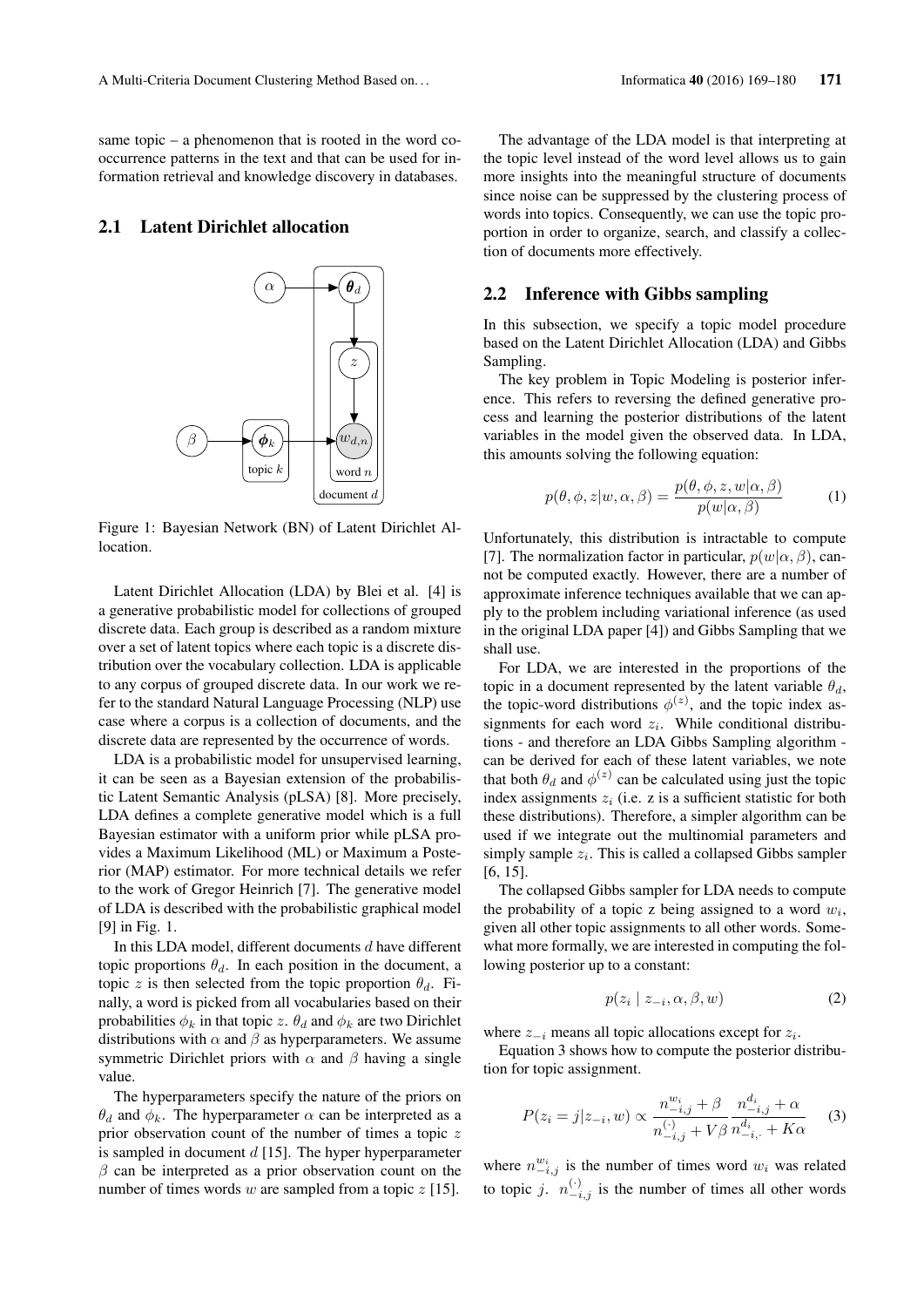|     | <b>Require:</b> words $w \in \text{corpus } \mathcal{D} = (d_1, d_2, \dots, d_M)$ |                         |
|-----|-----------------------------------------------------------------------------------|-------------------------|
|     | 1: procedure LDA-GIBBS(w, $\alpha$ , $\beta$ , T)                                 |                         |
| 2:  | randomly initialize z and increment counters                                      |                         |
| 3:  | loop for each iteration                                                           |                         |
| 4:  | <b>loop</b> for each word w in corpus $D$                                         |                         |
| -5: | Begin                                                                             |                         |
| 6:  | word $\leftarrow w[i]$                                                            |                         |
| 7:  | $tp \leftarrow z[i]$                                                              |                         |
| 8:  | $n_{d,tp} - 1; n_{word,tp} - 1; n_{tp} - 1$                                       |                         |
| 9:  | <b>loop</b> for each topic $j \in \{0, , K - 1\}$                                 |                         |
| 10: | compute $P(z_i = j   z_{-i}, w)$                                                  |                         |
| 11: | $tp \leftarrow sample$ from $p(z .)$                                              |                         |
| 12: | $z[i] \leftarrow tp$                                                              |                         |
| 13: | $n_{d,tp}$ + = 1; $n_{word,tp}$ + = 1; $n_{tp}$ + = 1                             |                         |
| 14: | End                                                                               |                         |
| 15: | Compute $\phi^{(z)}$                                                              |                         |
| 16: | Compute $\theta_d$                                                                |                         |
| 17: | return z, $\phi^{(z)}$ , $\theta_{\mathcal{D}}$                                   | $\triangleright$ Output |
|     | 18: end procedure                                                                 |                         |

were related with topic j.  $n_{-i,j}^{d_i}$  is the number of times topic  $j$  was related with document  $d_i$ . The number of times all other topics were related with document  $d_i$  is annotated with  $n_{-i,\cdot}^{d_i}$ . Those notations were taken from the work of Thomas Griffiths and Mark Steyvers [6].

$$
\hat{\phi}_j^{(w)} = \frac{n_j^{(w)} + \beta}{n_j^{(\cdot)} + V\beta} \tag{4}
$$

$$
\hat{\theta}_{j}^{(d)} = \frac{n_{j}^{(d)} + \alpha}{n_{.}^{(d)} + K\alpha} \tag{5}
$$

Equation 4 is the Bayesian estimation of the distribution of the words in a topic. Equation 5 is the estimation of the distribution of topics in a document.

# 3 Pretopology theory

The Pretopology is a mathematical modeling tool for the concept of proximity. It was first developed in the field of social sciences for analyzing discrete spaces [3]. The Pretopology establishes powerful tools for conceiving a process to structure the space and infer the number of clusters for example. This is made possible by ensuring a follow-up of the process development of dilation, alliance, adherence, closed subset and acceptability [16, 12].

## 3.1 Pseudoclosure

Let consider a nonempty set E and  $\mathcal{P}(E)$  which designates all the subsets of E.

Definition 1. *A pseudoclosure* a(.) *is a mapping from*  $\mathcal{P}(E)$  *to*  $\mathcal{P}(E)$ *, which satisfies following two conditions:* 

$$
a(\emptyset) = \emptyset; \forall A \subset E, A \subset a(A) \tag{6}
$$

A pretopological space  $(E, a)$  is a set E endowed with a pseudoclosure function  $a($ ).

Subset  $a(A)$  is called the pseudoclosure of A. As  $a(a(A))$  is not necessarily equal to  $a(A)$ , a sequential appliance of pseudoclosure on A can be used to model expansions:  $A \subset a(A) \subset a(a(A)) = a^2(A) \subset \ldots \subset a^k(A)$ 



Figure 2: Iterated application of the pseudoclosure map leading to the closure.

**Definition 2.** *Let*  $(E, a)$  *a pretopological space,*  $\forall A, A \subset$ E. A is a closed subset if and only if  $a(A) = A$ .

Definition 3. *Given a pretopological space* (E, a)*, call the closure of A, when it exists, the smallest closed subset of (E, a)* which contains A. The closure of A is denoted by  $F(A)$ .

### Remark:

- $F(A)$  is the intersection of all closed subsets which contain A. In the case where  $(X, a)$  is a "general" pretopological space, the closure may not exist.
- Closure is very important because of the information it gives about the "influence" or "reachability" of a set, meaning, for example, that a set A can influence or reach elements into  $F(A)$ , but not further (see Figure 2).

Hence, it is necessary to build a pretopological spaces in which the closure always exists. V -type pretopological spaces are the most interesting cases.

Definition 4. *A Pretopology space* (E, a) *is called* V*-type space if and only if*

$$
\forall A \subset E, \forall B \subset E, (A \subset B) \Rightarrow (a(A) \subset a(B)) \tag{7}
$$

Proposition 1. *In any pretopological space of type V*, *given a subset* A *of* E*, the closure of* A *always exists.*

The other reason why we use the spaces of type  $V$  is that we can build them from a family of reflexive binary relations on the finite set  $E$ . That thus makes it possible to take various points of view (various relations) expressed in a qualitative way to determine the pretopological structure placed on E. So, it can be applied on multi-criteria clustering or multi-relations networks.

## 3.2 Pretopology and binary relationships

Suppose we have a family  $(R_i)_{i=1,...,n}$  of binary reflexive relationships on a finite set E. Let us consider  $\forall i =$  $1, 2, \ldots, n, \forall x \in E, V_i(x)$  defined by:

$$
V_i(x) = \{ y \in E | x R_i y \}
$$
\n
$$
(8)
$$

Then, the pseudoclosure  $a_s(.)$  is defined by:

$$
a_s(A) = \{ x \in E | \forall i = 1, 2, \dots, n, V_i(x) \cap A \neq \emptyset \} \quad (9)
$$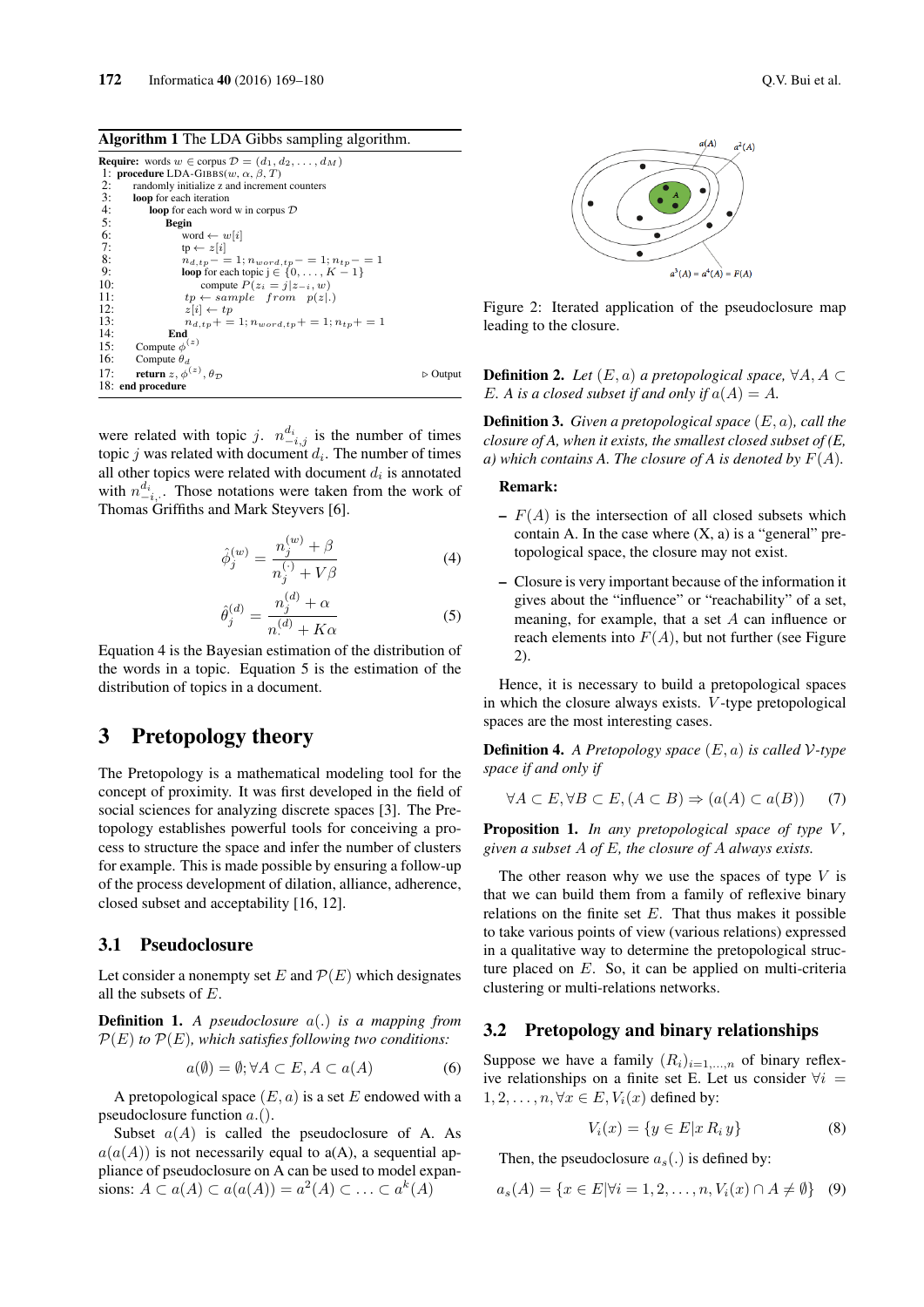Pretopology defined on E by  $a_s(.)$  using the intersection operator is called the strong Pretopology induced by the family  $(R_i)_{i=1,\ldots,n}$ .

Similarly, we can define weak Pretopology from  $a_w(.)$ by using the union operator:

$$
a_w(A) = \{x \in E | \exists i = 1, 2, \dots, n, V_i(x) \cap A \neq \emptyset\} \tag{10}
$$

**Proposition 2.**  $a_s(.)$  and  $a_w(.)$  determine on E a pretopo*logical structure and the spaces*  $(E, a_s)$ ,  $(E, a_w)$  *are of*  $V$ *type.*

### 3.3 Minimal closed subsets

We denote  $\mathcal{F}_e$  as the family of elementary closed subsets, the set of closures of each singleton  $\{x\}$  of  $P(E)$ . So in a V -type pretopological space, we get:

- $\forall x \in E$ ,  $\exists F_x$ : closure of  $\{x\}$ .
- $\mathcal{F}_e = \{F_x | x \in E\}$

Definition 5. Fmin *is called a minimal closed subset if and only if*  $F_{min}$  *is a minimal element for inclusion in*  $\mathcal{F}_e$ *.* 

We denote  $\mathcal{F}_m = \{F_{m_j}, j = 1, 2, \dots, k\}$ , the family of minimal closed subsets, the set of minimal closed subsets in  $\mathcal{F}_e$ .

# 4 Our approach

In our approach, we build The Method of Clustering Documents using Pretopology and Topic Modeling (MCPTM) which clusters documents via Topic Modeling and pseudoclosure. MCPTM can be built by:

- 1. Defining the topic-distribution of each document  $d_i$  in corpus D by document structure analysis using LDA.
- 2. Defining two binary relationships:  $R_{MTP}$  based on major topic and  $R_{dH}$  based on Hellinger distance.
- 3. Building the pseudoclosure function from two binary relationships  $R_{MTP}, R_{d_H}$ .
- 4. Building the pseudoclosure distance from pseudoclosure function.
- 5. Determining initial parameters for the k-means algorithm from results of minimal closed subsets.
- 6. Using the *k-means* algorithm to cluster sets of documents with initial parameters from the result of minimal closed subsets, the pseudoclosure distance to compute the distance between two objects and the inter-pseudoclosure distance to re-compute the new centroids.

### 4.1 Document structure analysis by LDA

A term-document matrix is given as an input to LDA and it outputs two matrices:

- The document-topic distribution matrix  $\theta$ .
- The topic-term distribution matrix  $\phi$ .

The topic-term distribution matrix  $\phi \in \mathbf{R}^{K \times V}$  consists of K rows, where the *i*-th row  $\phi_i \in \mathbb{R}^V$  is the word distribution of topic *i*. The terms with high  $\phi_{ij}$  values indicate that they are the representative terms of topic  $i$ . Therefore, by looking at such terms one can grasp the meaning of each topic without looking at the individual documents in the cluster.

In a similar way, the document-topics distributions matrix  $\theta \in \mathbf{R}^{M \times K}$  consists of M rows, where the *i*-th row  $\theta_i \in \mathbb{R}^K$  is the topic distribution for document i. A high probability value of  $\theta_{ij}$  indicates that document i is closely related to topic j. In addition, documents with low  $\theta_{ij}$  values over all the topics are noisy documents that belong to none of the topics. Therefore, by looking at the  $\theta_{ij}$  values, one can understand how closely the document is related to the topic.

### 4.2 Defining binary relationships

By using LDA, each document may be characterized by its topic distribution and also be labeled by the topic with the highest probability. In this subsection, we use this information to define the relations between two documents based on the way we consider the "similarity" between them.

#### 4.2.1 Based on major topic

Firstly, based on the label information, we can consider connecting the documents if they have the same label. However, in some cases such as noisy documents, the probability of label topic is very small and it is not really good if we use this label to represent a document. Hence, we just use the label information if its probability is higher than threshold  $p_0$ . We define the major topic of each document as:

**Definition 6.**  $MTP(d_i)$  *is the major topic of document*  $d_i$  if  $MTP(d_i)$  is the topic with highest probability in the *topic distribution of document*  $d_i$  *and this probability is greater than threshold*  $p_0$ ,  $p_0 \geq 1/K$ *, K is the number of topic.*

$$
MTP(d_i) = \{k | \theta_{ik} = max_j \theta_{ij} \quad and \quad \theta_{ik} \ge p_0 \}.
$$

Considering two documents  $d_m, d_n$  with their major topic  $MTP(d_m)$ ,  $MTP(d_n)$ , we see that document  $d_m$ is close to document  $d_n$  if they have the same major topic. So, we proposed a definition of binary relationship  $R_{MTP}$ of two documents based on their major topic as:

**Definition 7.** *Document*  $d_m$  *has binary relationship*  $R_{MTP}$  with document  $d_n$  if  $d_m$  and  $d_n$  have the same ma*jor topic.*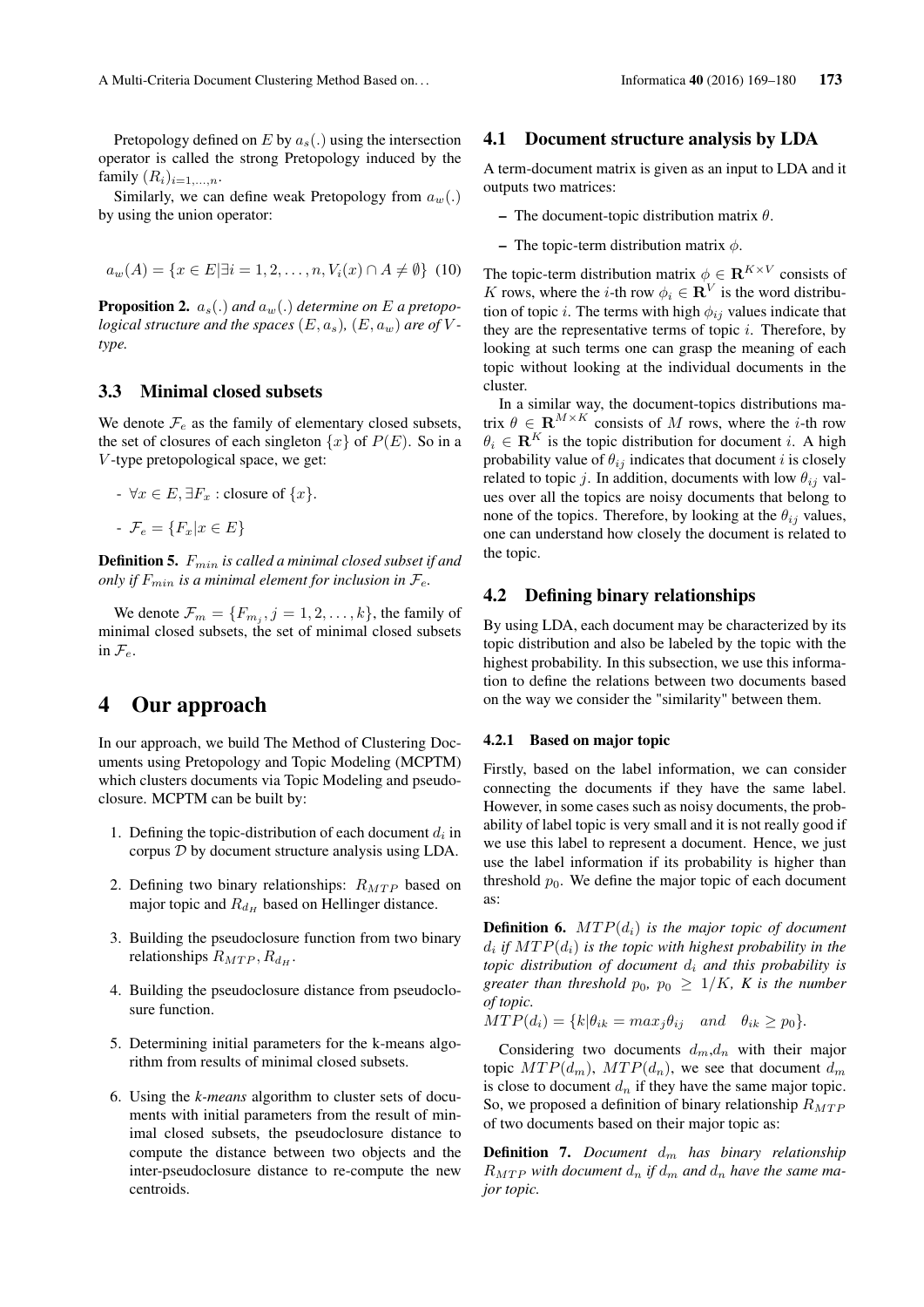#### 4.2.2 Based on Hellinger distance

Secondly, we can use the topic distributions of documents to define the relation based the similarity between two real number vectors or two probability distributions. If we consider a probability distribution as a vector, we can choose some distances or similarity measures related to the vector distance such as Euclidean distance, Cosine Similarity, Jaccard Coefficient, Pearson Correlation Coefficient, etc. But, it is better if we choose distances or similarity measures related to the probability distribution such as Kullback-Leibler Divergence, Bhattacharyya distance, Hellinger distance, etc. We choose the Hellinger distance because it is a metric for measuring the deviation between two probability distributions, easily to compute and especially limited in  $[0, 1]$ .

Definition 8. *For two discrete probability distributions*  $P = (p_1, \ldots, p_k)$  and  $Q = (q_1, \ldots, q_k)$ , their Hellinger *distance is defined as*

$$
d_H(P,Q) = \frac{1}{\sqrt{2}} \sqrt{\sum_{i=1}^k (\sqrt{p_i} - \sqrt{q_i})^2},
$$
 (11)

.

 $whe$ 

The Hellinger distance is directly related to the Euclidean norm of the difference of the square root vectors, i.e.

$$
d_H(P,Q) = \frac{1}{\sqrt{2}} \left\| \sqrt{P} - \sqrt{Q} \right\|_2
$$

The Hellinger distance satisfies the inequality of  $0 \leq$  $d_H \leq 1$ . This distance is a metric for measuring the deviation between two probability distributions. The distance is 0 when  $P = Q$ . Disjoint P and Q shows the maximum distance of 1.

The lower the value of the Hellinger distance, the smaller the deviation between two probability distributions. So, we can use the Hellinger distance to measure the similarity between two documents  $d_m, d_n$ . We then define the binary relationship  $R_{d_H}$  between two documents as:

**Definition 9.** *Document*  $d_m$  *has binary relationship*  $R_{d_H}$ *with document*  $d_n$  *if*  $d_H(d_m, d_n) \leq d_0$ ,  $0 \leq d_0 \leq 1$ ,  $d_0$  *is the accepted threshold.*

#### 4.3 Building pseudoclosure function

Based on two binary relationships  $R_{MTP}$  and  $R_{d_H}$ , we can build the neighborhood basis (see. Algorithm 2) and then build the pseudoclosures (see Algorithm 3) for strong (with intersection operator) and weak (with union operator) Pretopology.

#### 4.4 Building pseudoclosure distance

In standard *k-means*, the centroid of a cluster is the average point in the multidimensional space. Its coordinates are the arithmetic mean for each dimension separately over all the

Algorithm 2 Neighborhood Basis Using Topic Modeling.

**Require:** document-topic distribution matrix  $\theta$ , corpus  $\mathcal{D}$ **Require:**  $R_{MTP}$ ,  $R_{d_H}$ : family of relations. 1: **procedure** NEIGHBORHOOD-TM( $D$ ,  $\theta$ ,  $R_{MTP}$ ,  $R_{dH}$ )<br>2: **loop** for each relation  $R_i \in \{R_{MTP}, R_{dH}\}$ 2: loop for each relation  $R_i \in \{R_{MTP}, R_{d_H}\}\$ <br>3: loop for each document  $d_m \in \mathcal{D}$ 3: **loop** for each document  $d_m \in \mathcal{D}$ <br>4: **loop** for each document  $d_m \in \mathcal{D}$ 4: **loop** for each document  $d_n \in \mathcal{D}$ <br>5: **If**  $R_i(d_m, d_n)$  **then** 5: **If**  $R_i(d_m, d_n)$  **then**<br>6:  $B_i[d_m].append(d_n)$ 7: return  $B = [B_1, B_2]$   $\triangleright$  Output 8: end procedure

### Algorithm 3 Pseudoclosure using Topic Modeling.

Require:  $B = (B_1, B_2), \mathcal{D} = \{d_1, \ldots, d_M\}$ <br>1: procedure PSEUDOCLOSURE $(A, B, \mathcal{D})$ <br>2:  $aA = A$ procedure PSEUDOCLOSURE $(A, B, D)$ 2:  $aA=A$ <br>3:  $loop f$ 3: **loop** for each document  $d_n \in \mathcal{D}$ <br>4: **If**  $(A \cap B_1[d_n] \neq \emptyset$  or 4: **If**  $(A \cap B_1[d_n] \neq \emptyset$  or  $A \cap B_2[d_n] \neq \emptyset$  then 5:  $aA.append(d_n)$ <br>6: **return**  $aA$ return  $aA$  . Ouput 7: end procedure

points in the cluster which are not effective with categorical data analysis. On the other hand, the pseudoclosure distance is used to examine the similarity using both numeric and categorical data. Therefore, it can contribute to improving the classification with k-means.

Definition 10. *We define* δ(A, B) *pseudoclosure distance between two subsets A and B of a finite set E:*

$$
k_0 = \min(\min\{k | A \subset a^k(B)\}, \infty)
$$
  
\n
$$
k_1 = \min(\min\{k | B \subset a^k(A)\}, \infty)
$$
  
\n
$$
\delta(A, B) = \min(k_0, k_1)
$$
  
\n
$$
re a^k(.) = a^{k-1}(a(.))
$$

**Definition 11.** We call  $D_A(x)$  interior-pseudo-distance of *a point x in a set A:*

$$
D_A(x) = \frac{1}{|A|} \sum_{y \in A} \delta(x, y).
$$

In case where  $A$  and  $B$  are reduced to one element  $x$ and y, we get the distance  $\delta(x, y)$ . For clustering documents with k-means algorithm, we use the pseudoclosure distance  $\delta(x, y)$  to compute distance between two documents (each document represented by its topic distribution is a point  $x \in E$ ) and the interior-pseudo-distance  $D_A(x)$ to compute centroid of  $A(x_0)$  is chosen as centroid of A if  $D_A(x_0) = min_{x \in A} D_A(x)$ .

## 4.5 Structure analysis with minimal closed subsets

The two limits of the standard *k-means* algorithm are the number of clusters which must be predetermined and the randomness in the choice of the initial centroids of the clusters. Pretopology theory gives a good solution to omit these limits by using the result from minimal closed subsets. The algorithm to compute minimal closed subset is presented in algorithm 4.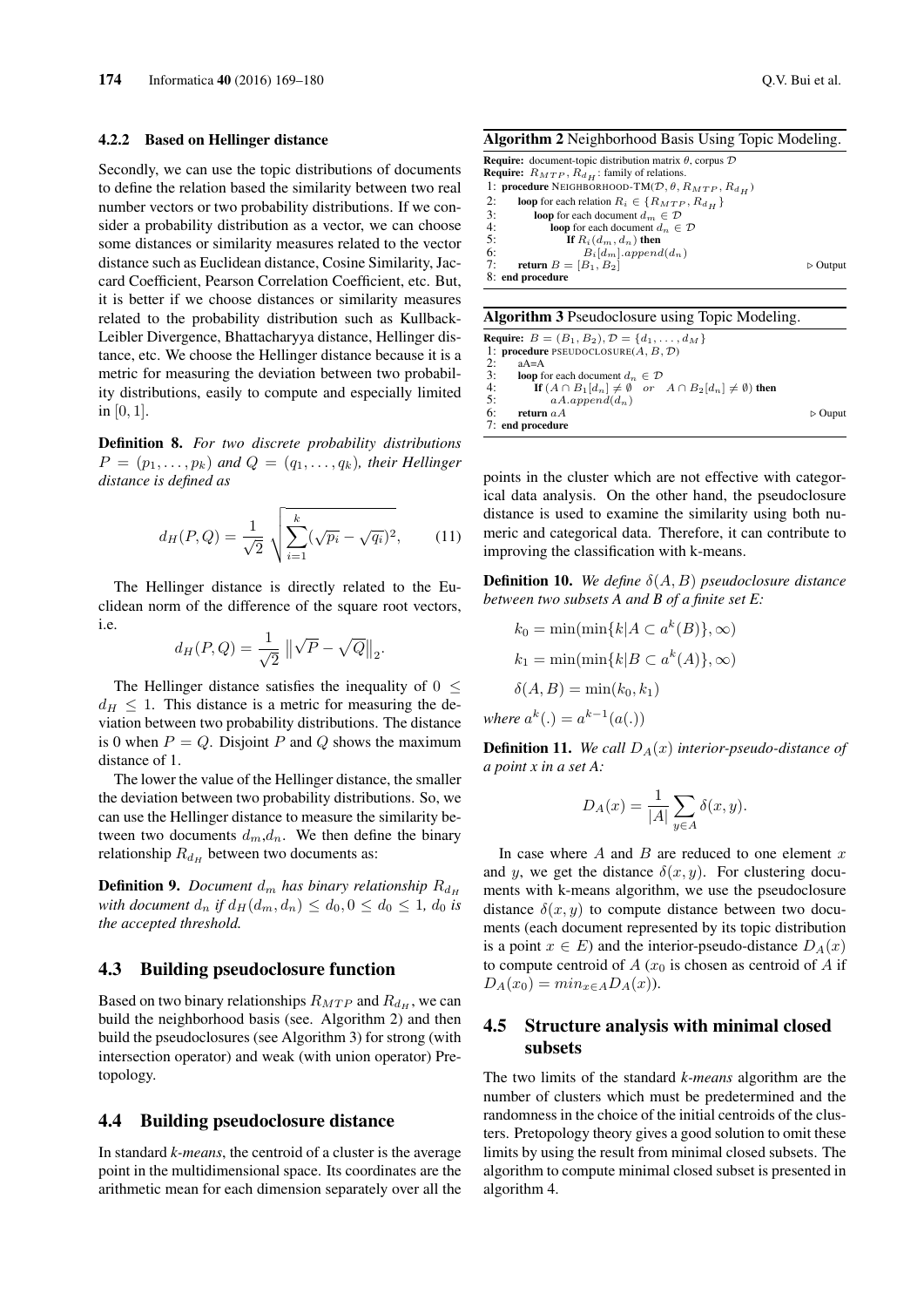| Algorithm 4 Minimal closed subsets algorithm. |  |  |  |
|-----------------------------------------------|--|--|--|
|-----------------------------------------------|--|--|--|

|     | <b>Require:</b> corpus $D$ , pseudoclosure $aA()$           |                        |
|-----|-------------------------------------------------------------|------------------------|
|     | 1: <b>procedure</b> MINIMAL-CLOSED-SUBSETS $(D, aA))$       |                        |
| 2:  | compute family of elementary closed subsets $\mathcal{F}_e$ |                        |
| 3:  | $\mathcal{F}_m = \emptyset$                                 |                        |
| 4:  | <b>loop</b> until $\mathcal{F}_e = \emptyset$               |                        |
| 5:  | <b>Begin</b>                                                |                        |
| 6:  | Choose $F \subset \mathcal{F}_e$                            |                        |
| 7:  | $\mathcal{F}_{e} = \mathcal{F}_{e} - F$                     |                        |
| 8:  | $minimal = True$                                            |                        |
| 9:  | $\mathcal{F} = \mathcal{F}_e$                               |                        |
| 10: | <b>loop</b> until $\mathcal{F} = \emptyset$ and not minimal |                        |
| 11: | <b>Begin</b>                                                |                        |
| 12: | Choose $G \in \mathcal{F}$                                  |                        |
| 13: | If $G \subset F$ then                                       |                        |
| 14: | minimal=False                                               |                        |
| 15: | Else                                                        |                        |
| 16: | If $F \subset G$ then                                       |                        |
| 17: | $\mathcal{F}_e = \mathcal{F}_e - \{G\}$                     |                        |
| 18: | $\mathcal{F} = \mathcal{F} - G$                             |                        |
| 19: | End                                                         |                        |
| 20: | End                                                         |                        |
| 21: | If minimal =True & & F $\notin \mathcal{F}_m$ then          |                        |
| 22: | $\mathcal{F}_m = \mathcal{F}_m \cup F$                      |                        |
| 23: | return $\mathcal{F}_m$                                      | $\triangleright$ Ouput |
|     | 24: end procedure                                           |                        |
|     |                                                             |                        |

By performing the minimal closed subset algorithm, we get the family of minimal closed subsets. This family, by definition, characterizes the structure underlying the data set  $E$ . So, the number of minimal closed subsets is a quite important parameter: it gives us the number of clusters to use in the *k-means* algorithm. Moreover, the initial centroids for starting the *k-means* process can be determined by using the interior-pseudo-distance for each minimal closed subset  $F_{m_j} \in \mathcal{F}_m$  ( $x_0$  is chosen as centroid of  $F_{m_j}$  if  $D_{F_{m_j}}(x_0) = min_{x \in F_{m_j}} D_{F_{m_j}}(x)$ ).

### 4.6 MCPTM algorithm

In this subsection, we present The Method of Clustering Documents using Pretopology and Topic Modeling (MCPTM) which clusters documents via the Topic Modeling and pseudoclosure. At first, an LDA Topic Modeling is learned on the documents to achieve topic-document distributions. The major topic and Hellinger probability distance are used to define relations between documents and these relations are used to define a pretopological space which can be employed to get preliminarily clusters of a corpus and determine the number of clusters. After that, k-means clustering algorithm is used to cluster the documents data with pseudodistance and inter-pseudodistance. The MCPTM algorithm is presented in algorithm 5.

## 4.7 Implementation in python of the library AMEUR

In this part, we briefly present our *AMEUR* library written in python. *AMEUR* is a project connecting the tools that come from the framework of Pretopology, Topic Modeling, multi-relations networks analysis and semantic relationship. The library is composed of the following modules: *Pretopology*, *topicmodeling* and *nlp*.

| <b>Algorithm 5</b> The MCPTM algorithm: clustering docu- |  |  |  |  |
|----------------------------------------------------------|--|--|--|--|
| ments using Pretopology and Topic Modeling.              |  |  |  |  |

|     | <b>Require:</b> D: corpus from set of documents                                         |                         |
|-----|-----------------------------------------------------------------------------------------|-------------------------|
|     | 1: procedure $MCPTM(\mathcal{D})$                                                       |                         |
| 2:  | $\theta_{\mathcal{D}} \leftarrow \text{LDA-GIBBS}(\mathcal{D}, \alpha, \beta, T)$       |                         |
| 3:  | $B \leftarrow$ NEIGHBORHOOD-TM( $\mathcal{D}, \theta_{\mathcal{D}}, R_{MTP}, R_{d_H}$ ) |                         |
| 4:  | $aA \leftarrow$ pseudoCLOSURE(B)                                                        |                         |
| 5:  | $\mathcal{F}_m \leftarrow$ MIMINAL-CLOSED-SUBSETS( $\mathcal{D}, aA()$ )                |                         |
| 6:  | $k =  \mathcal{F}_m $ : number of clusters                                              |                         |
| 7:  | $M = \{m_i\}_{i=1,,k}$ , $m_i = Centroid(F_{m_i})$                                      |                         |
| 8:  | while clusters centroids changed do                                                     |                         |
| 9:  | for each $x \in E - M$ do                                                               |                         |
| 10: | compute $\delta(x, m_i), i = 1, \ldots, k$                                              |                         |
| 11: | find $m_0$ with $\delta(x, m_0) = min \delta(x, m_i)_{i=1,,k}$                          |                         |
| 12: | $F_{m_0} = F_{m_0} \cup \{x\}$                                                          |                         |
| 13: | end for                                                                                 |                         |
| 14: | Recompute clusters centroids M.                                                         |                         |
| 15: | end while                                                                               |                         |
| 16: | return $Clusters = \{F_1, F_2, \ldots, F_k\}$                                           | $\triangleright$ Output |
|     | 17: end procedure                                                                       |                         |
|     |                                                                                         |                         |

The *Pretopology* module implements the functions described in section III. The implementation of the Pretopology in the *AMEUR* library allows us to ensures the follow-up of step-by-step processes like dilatation, alliance, pseudoclosure, closure, family of minimal closed subsets, MCPTM and acceptability in multi-relations networks.

The *topicmodeling* module implements generative models like the Latent Dirichlet Allocation, LDA Gibbs Sampling that allows us to capture the relationships between discrete data. This module is used within the *AMEUR* library for querying purposes e.g to retrieve a set of documents that are relevant to a query document or to cluster a set of documents given a latent topic query. These computations of these queries are ensured by the connection between the *topicmodeling* module and the *Pretopology* module.

The *nlp* (natural language processing) module implements the necessary functions for getting unstructured text data of different sources from web pages or social medias and preparing them as proper inputs for the algorithms implemented in other modules of the library.

## 5 Application and Evaluation

The microblogging service Twitter has become one of the major micro-blogging websites, where people can create and exchange content with a large audience. In this section, we apply the MCPTM algorithm for clustering a set of users around their interests. We have targeted 133 users and gathered their tweets in 133 documents. We have cleaned them and run the *LDA Gibbs Sampling* algorithm to define the topics distribution of each document and words distribution of each topic. We have used then, the *MCPTM* algorithm to automatically detect the different communities for clustering users. We present in the following, the latter steps in more details.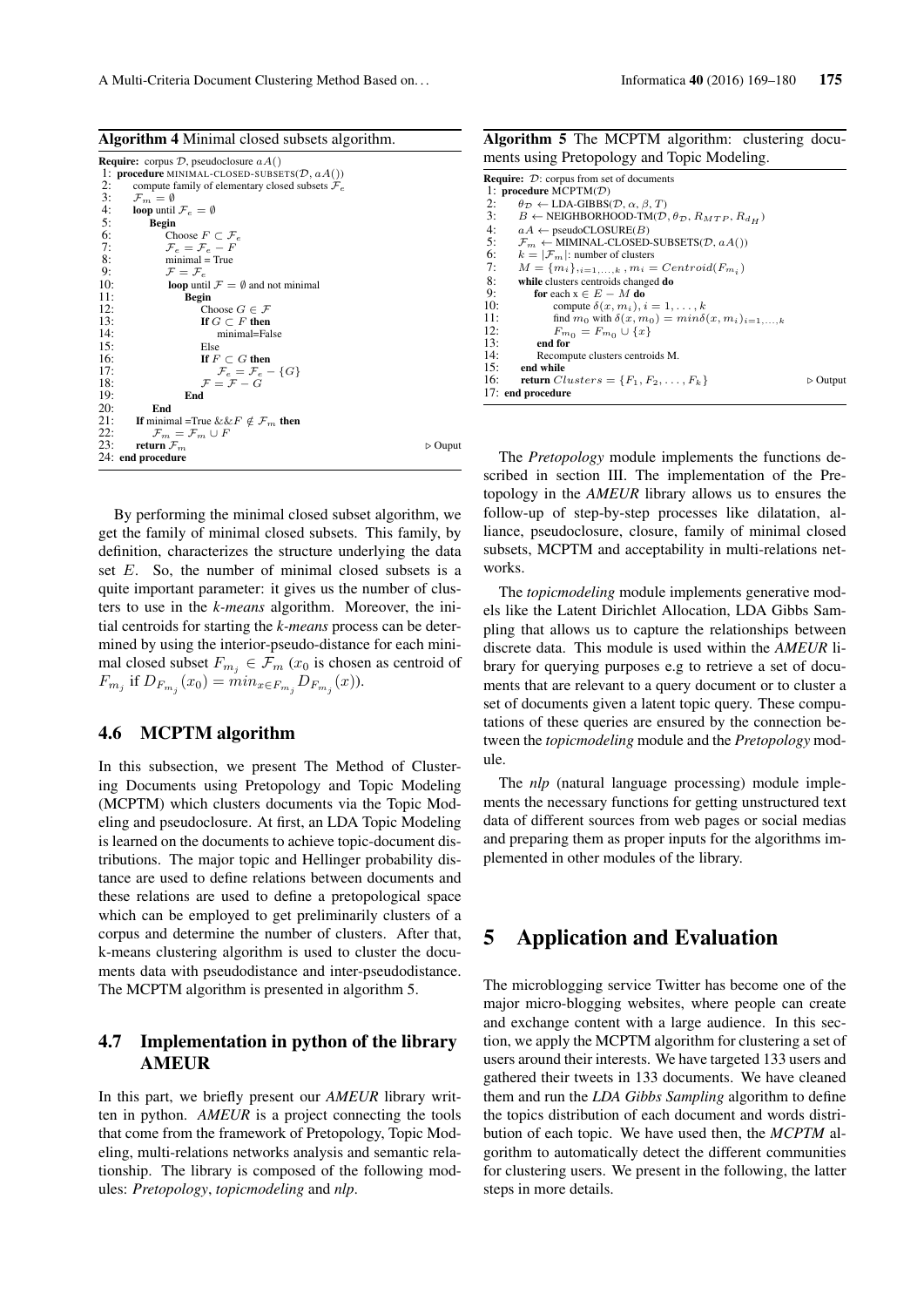|              |       | Topic 3                |     |       |          |       | Topic 10             |     |       |
|--------------|-------|------------------------|-----|-------|----------|-------|----------------------|-----|-------|
| Words        | Prob. | <b>Users</b>           | ID  | Prob. | Words    | Prob. | <b>Users</b>         | ID  | Prob. |
| paris        | 0.008 | <b>GStephanopoulos</b> | 42  | 0.697 | ces      | 0.010 | bxchen               | 22  | 0.505 |
| charliehebdo | 0.006 | camanpour              | 23  | 0.694 | people   | 0.007 | randizuckerberg      | 102 | 0.477 |
| interview    | 0.006 | AriMelber              | 12  | 0.504 | news     | 0.006 | NextTechBlog         | 88  | 0.402 |
| charlie      | 0.005 | andersoncooper         | 7   | 0.457 | media    | 0.006 | <b>lheron</b>        | 71  | 0.355 |
| attack       | 0.005 | brianstelter           | 20  | 0.397 | tech     | 0.006 | LanceUlanoff         | 68  | 0.339 |
| warisover    | 0.004 | vokoono                | 131 | 0.362 | apple    | 0.006 | <b>MarcusWohlsen</b> | 74  | 0.339 |
| french       | 0.004 | piersmorgan            | 96  | 0.348 | facebook | 0.005 | marissamaver         | 76  | 0.334 |
| today        | 0.004 | maddow                 | 72  | 0.314 | yahoo    | 0.005 | harrymccracken       | 43  | 0.264 |
| news         | 0.004 | <b>BuzzFeedBen</b>     | 21  | 0.249 | app      | 0.005 | dens                 | 33  | 0.209 |
| police       | 0.003 | MichaelSteele          | 81  | 0.244 | google   | 0.004 | nickbilton           | 89  | 0.204 |

Table 1: Words - Topic distribution  $\phi$  and the related users from the  $\theta$  distribution

Table 2: Topics - document distribution  $\theta$ 

|              | User ID 02 |       | User ID 12 |       | User ID 22 |       | User ID 53 |       | User ID 75 |          | User ID 83 |
|--------------|------------|-------|------------|-------|------------|-------|------------|-------|------------|----------|------------|
| <b>Topic</b> | Prob.      | Topic | Prob.      | Topic | Prob.      | Topic | Prob.      | Topic | Prob.      | Topic    | Prob.      |
| 10           | 0.090      |       | 0.504      | 10    | 0.506      | 17    | 0.733      | 19    | 0.526      | 8        | 0.249      |
| 16           | 0.072      | 19    | 0.039      |       | 0.036      |       | 0.017      |       | 0.029      | $\Omega$ | 0.084      |
| 12           | 0.065      | 10    | 0.036      | 19    | 0.034      | 18    | 0.016      |       | 0.029      |          | 0.06       |
| 18           | 0.064      | 15    | 0.035      | 14    | 0.031      | 13    | 0.016      |       | 0.028      |          | 0.045      |
|              | 0.058      | 13    | 0.032      | Δ     | 0.03       |       | 0.015      | 105   | 0.028      | 12       | 0.043      |

### 5.1 Data collection

Twitter is a micro-blogging social media website that provides a platform for the users to post or exchange text messages of 140 characters. Twitter provides an API that allows easy access to anyone to retrieve at most a 1% sample of all the data by providing some parameters. In spite of the  $1\%$  restriction, we are able to collect large data sets that contain enough text information for Topic Modeling as shown in [14].

The data set contains tweets from the 133 most famous and most followed public accounts. We have chosen these accounts because they are characterized by the heterogeneity of the tweets they posts. The followers that they aim to reach comes from different interest areas (i.e. politics, technology, sports, art, etc..). We used the API provided by Twitter to collect the messages of 140 characters between January and February 2015. We gathered all the tweets from a user into a document.

## 5.2 Data pre-processing

Social media data and mainly Twitter data is highly unstructured: typos, bad grammar, the presence of unwanted content, for example, humans expressions (happy, sad, excited, ...), URLs, stop words (the, a, there, ...). To get good insights and to build better algorithms it is essential to play with clean data. The pre-processing step gets the textual data clean and ready as input for the MCPTM algorithm.

## 5.3 Topic modeling results

After collecting and pre-processing data, we obtained data with 133 documents, 158,578 words in the corpus which averages 1,192 words per document and 29,104 different words in the vocabulary. We run LDA Gibbs Sampling from algorithm 1 and received the output with two matrices: the document-topic distribution matrix  $\theta$  and the dis-

Table 3: Classifying documents based on their major topic

| <b>Major Topic</b> | prob > 0.3           | $0.15 <$ prob $< 0.3$                   |
|--------------------|----------------------|-----------------------------------------|
| Topic 0            | 112,85,104           |                                         |
| Topic 1            | 44,129,114           | 61                                      |
| Topic 2            | 101,108,91           | 90                                      |
| Topic 3            | 42, 23, 12, 7, 20,   | 21,81,93,10                             |
|                    | 131,96,72            |                                         |
| Topic 4            | 125, 36, 123, 0      |                                         |
| Topic 5            | 82,126               | 62                                      |
| Topic 6            | 127, 37, 26          | 92                                      |
| Topic 7            | 118,106,32           | 70.4                                    |
| Topic 8            | 113                  | 83,55,59                                |
| Topic 9            | 67,122               | 111,100                                 |
| Topic 10           | 22, 102, 88, 71, 74, | 43,89,33,65                             |
|                    | 68,76                |                                         |
| Topic 11           | 54, 51, 121          | 29,94                                   |
| Topic 12           | 50                   | 12                                      |
| Topic 13           | 16,35                | 38                                      |
| Topic 14           | 31,98                |                                         |
| Topic 15           | 66,73,34,            | 48                                      |
| Topic 16           | 99                   |                                         |
| Topic 17           | 53,30                |                                         |
| Topic 18           | 47, 128, 1, 124, 5   | 78,115                                  |
| Topic 19           | 14,80,39,75,18,103   |                                         |
| None               |                      | remaining users (probability $< 0.15$ ) |

tribution of terms in topics represented by the matrix  $\phi$ . We present in Table 1 two topics from the list of 20 topics that we have computed with our LDA implementation. A topic is presented with a distribution of words. For each topic, we have a list of users. Each user is identified with an ID from 0 to 132 and is associated with a topic by an order of probabilities. The two lists of probabilities in topic 3, 10 are extracted respectively from  $\theta$  and  $\phi$  distributions. The topic 3 and topic 10 are of particular interest due to the important number of users that are related to them. Topic 3 is about the terrorist attack that happened in Paris and topic 10 is about the international Consumer Electronics Show (CES). Both events happened at the same time that we collected our data from Twitter. We note that we have more users for these topics than from other ones. We can conclude that these topics can be considered as hot topics at this moment.

Due to the lack of space, we could not present in details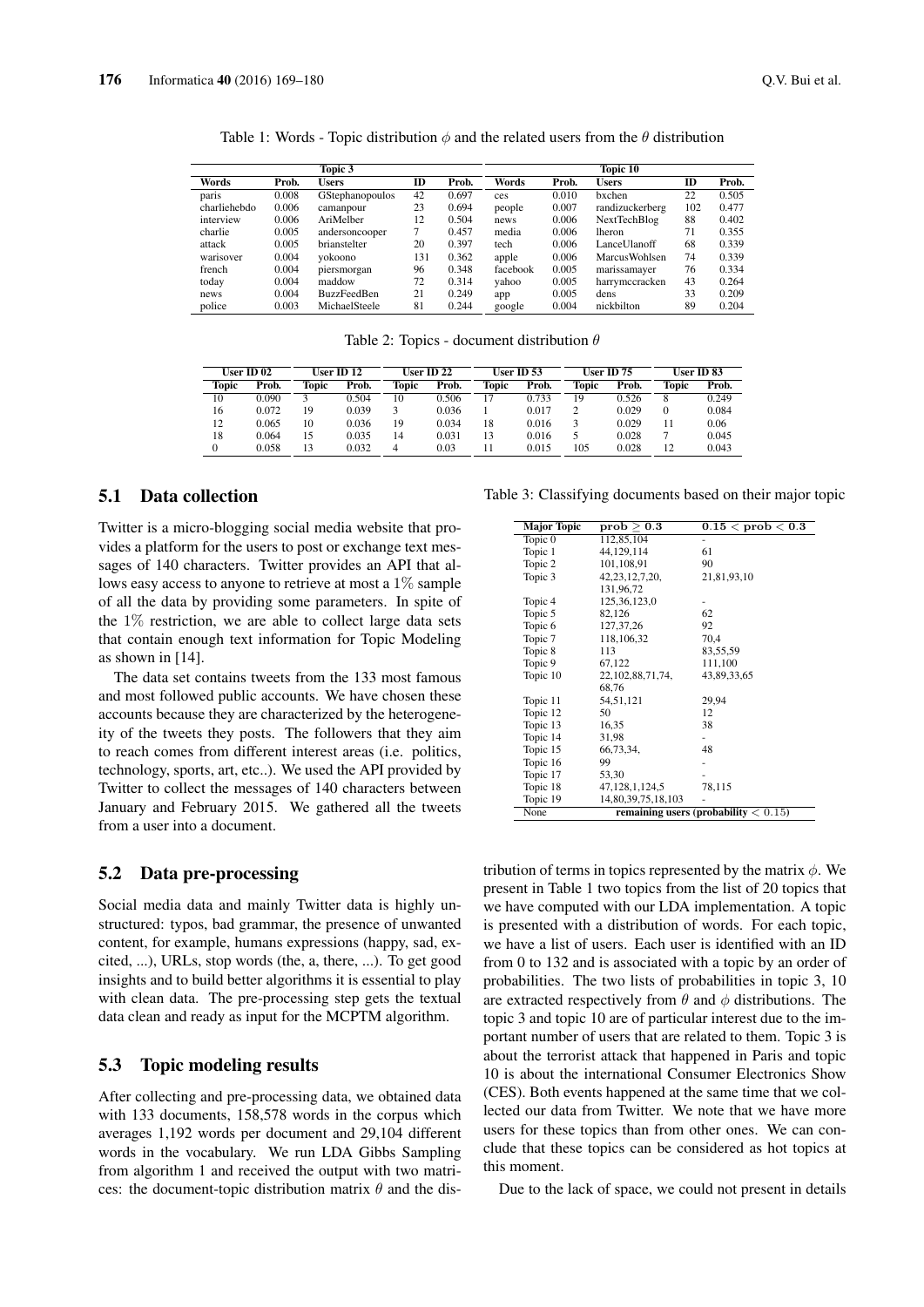all the topics with their distribution of words and all topic distributions of documents. Therefore, we presented six topic distributions  $\theta_i$  (sorted by probability) of six users in the table 2. A high probability value of  $\theta_{ij}$  indicates that document i is closely related to topic j. Hence, user ID 12 is closely related to topic 3, user ID 22 closely related to topic 10, etc. In addition, documents with low  $\theta_{ij}$  values over all the topics are noisy documents that belong to none of the topics. So, there is no major topic in user ID 02 (the max probability  $< 0.15$ ).

We show in Table 3 clusters of documents based on their major topics in two levels with their probabilities. The documents with the highest probability less than 0.15 are considered noisy documents and clustered in the same cluster.

## 5.4 Results from the k-means algorithm using Hellinger distance

After receiving the document-topic distribution matrix  $\theta$ from LDA Gibbs Sampling, we used the k-means algorithm with Hellinger distance to cluster users. The table 4 presents the result from the k-means algorithm using Hellinger distance with a number of clusters k=13 and random centroids. Based on the mean value of each cluster, we defined the major topic related to the clusters and attached these values in the table. We notice that different choices of initial seed sets can result in very different final partitions.

Table 4: Result from k-means algorithm using Hellinger distance

| <b>Cluster</b> | <b>Users</b>               | <b>Major Topic</b> |
|----------------|----------------------------|--------------------|
| 1              | 67, 111, 122               | TP 9 (0.423)       |
| 2              | 34, 48, 66, 73             | TP 15 (0.315)      |
| 3              | 10, 22, 33, 43, 65, 68,    | TP 10 (0.305)      |
|                | 71, 74, 76, 88, 89, 98,    |                    |
|                | 102                        |                    |
| 4              | 26.92                      | TP 6 (0.268)       |
| 5              | 16, 35, 44, 90, 91, 101,   | TP 2 (0.238)       |
|                | 108, 114, 129              |                    |
| 6              | 4, 32, 70, 106, 118        | TP 7 (0.345)       |
| 7              | 37, 127                    | TP 6 (0.580)       |
| 8              | 14, 18, 39, 75, 80, 103    | TP 19 (0.531)      |
| 9              | 1, 5, 47, 78, 124, 128     | TP 18 (0.453)      |
| 10             | 30.53                      | TP 17 (0.711)      |
| 11             | 7, 12, 20, 21, 23, 42, 72, | TP 3 (0.409)       |
|                | 81, 93, 96, 131            |                    |
| 12             | 0, 31, 36, 82, 123, 125    | TP 4 (0.310)       |
| 13             | remaining users            | None               |

#### 5.5 Results from the MCPTM algorithm

After getting the results (e.g table 2) from our LDA implementation, we defined two relations between two docements, the first based on their major topic  $R_{MTP}$  and the second based their Hellinger distance  $R_{d_H}$ . We then built the weak pseudoclosure with these relations and applied it to compute pseudoclosure distance and the minimal closed subsets. With this pseudoclosure distance, we can use the MCPTM algorithm to cluster sets of users with multi-relationships.

Figure 4 shows the number of elements of minimal closed subsets with different thresholds  $p_0$  for  $R_{MTP}$  and



Figure 3: Network for 133 users with two relationships based on Hellinger distance (*distance*  $\leq$  0.15) and Major topic (probability  $\geq 0.15$ ).



Figure 4: Number of elements of Minimal closed subsets with difference thresholds  $p_0$  for  $R_{MTP}$  and  $d_0$  for  $R_{dH}$ .

 $d_0$  for  $R_{dH}$ . We used this information to choose the number of clusters. For this example, we chose  $p_0 = 0.15$  and  $d_0 = 0.15$  i.e user i connects with user j if they have the same major topic (with probability  $\geq 0.15$ ) or the Hellinger distance  $d_H(\theta_i, \theta_j) \leq 0.15$ . From the network (figure 3) for 133 users built from the weak pseudoclosure, we chose the number of clusters  $k = 13$  since the network has 13 connected components (each component represents an element of the minimal closed subset). We used interpseudoslosure distance to compute initial centroids and received the result:

$$
\{0, 52, 4, 14, 26, 29, 30, 31, 34, 44, 85, 90, 99\}
$$

Table 5 presents the results of the MCPTM algorithm and the *k-means* algorithm using Hellinger distance. We notice that there is almost no difference between the results from two methods when using the number of clusters k and initial centroids above.

We saw that the largest connected component in the users network (fig. 3) has many nodes with weak ties. This component represents the cluster 13 with 89 elements. It contains the 8 remaining topics that were nonsignificant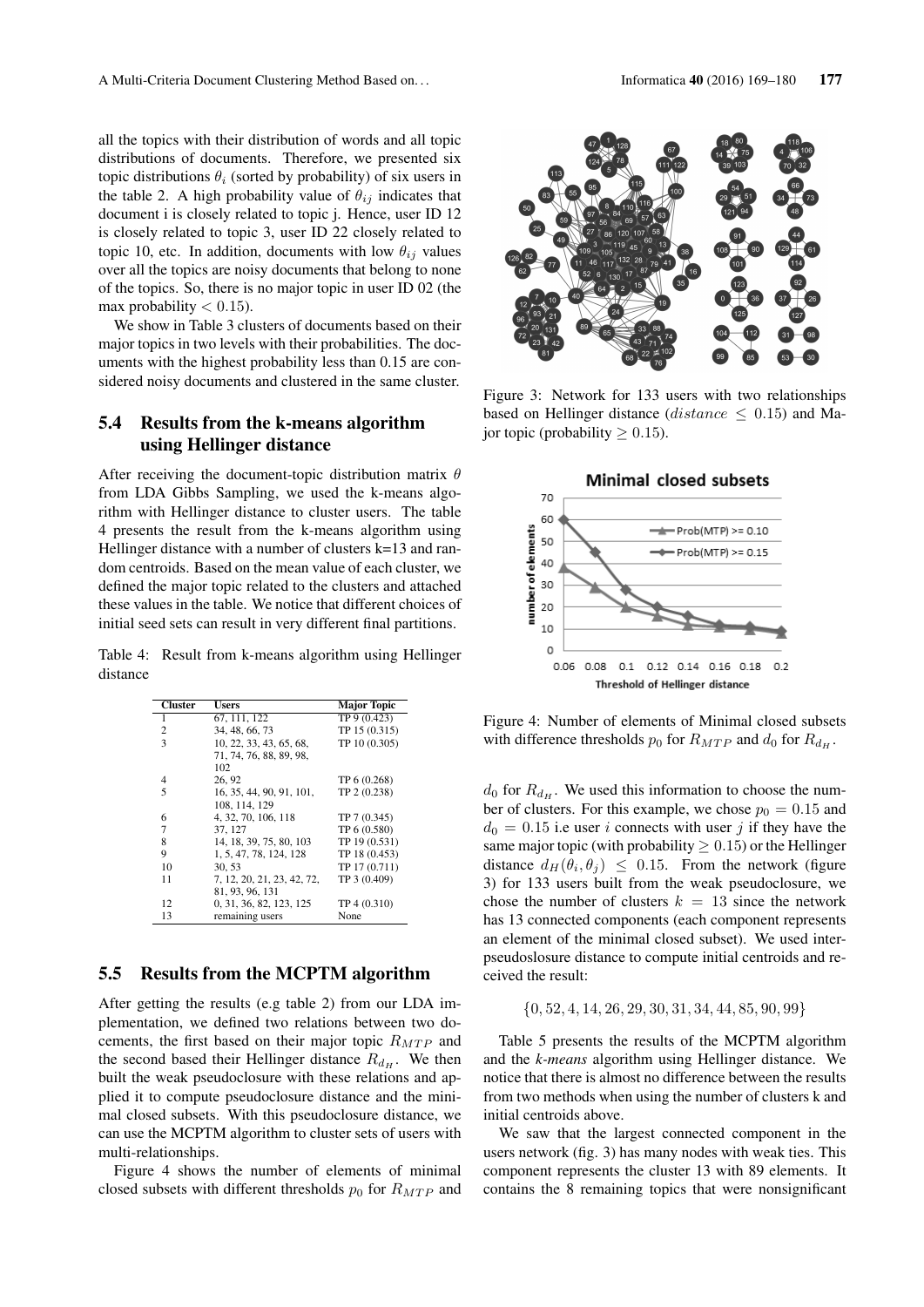|  | Q.V. Bui et al. |  |
|--|-----------------|--|
|  |                 |  |

|                | K-means & Hellinger     |               | <b>MCPTM Algorithm</b>  |                 |  |
|----------------|-------------------------|---------------|-------------------------|-----------------|--|
| <b>Cluster</b> | <b>Users</b>            | <b>Topic</b>  | <b>Users</b>            | <b>Topic</b>    |  |
|                | 0,36,123,125            | TP 4 (0.457)  | 0,36,123,125            | TP <sub>4</sub> |  |
| $\overline{c}$ | 4.32.70.10.118          | TP 7 (0.345)  | 4.32.70.10.118          | TP <sub>7</sub> |  |
| 3              | 14, 18, 39, 75, 80, 103 | TP 19 (0.531) | 14, 18, 39, 75, 80, 103 | <b>TP 19</b>    |  |
| $\overline{4}$ | 26, 37, 92, 127         | TP 6 (0.424)  | 26.37.92.127            | TP 6            |  |
| 5              | 29, 51, 54, 94, 121     | TP 11 (0.345) | 29.51.54.94.121         | <b>TP 11</b>    |  |
| 6              | 30.53                   | TP 17 (0.711) | 30.53                   | <b>TP 17</b>    |  |
|                | 31                      | TP 14 (0.726) | 31.98                   | <b>TP 14</b>    |  |
| 8              | 34,48,66,73             | TP 15 (0.315) | 34,48,66,73             | TP 15           |  |
| 9              | 44.61.114.129           | TP 1 (0.413)  | 44.61.114.129           | TP <sub>1</sub> |  |
| 10             | 85,104,112              | TP 0 (0.436)  | 85,104,112              | TP <sub>0</sub> |  |
| 11             | 67.90.91.101.108        | TP 2 (0.407)  | 90.91.101.108           | TP <sub>2</sub> |  |
| 12             | 99                      | TP 16 (0.647) | 99                      | <b>TP 16</b>    |  |
| 13             | remaining users         | None          | remaining users         | None            |  |

Table 5: Result from k-means algorithm using Hellinger distance and MCPTM

or contains noisy documents without major topics. Hence, we used the *k-means* algorithm with Hellinger distance for clustering this group with number of clusters  $k = 9$ , centroids:

 ${23, 82, 113, 67, 22, 50, 16, 47, 2}$ 

and showed the result in the table 6.

Table 6: Result from k-means algorithm using Hellinger distance for cluster 13 (89 users)

| <b>Cluster</b> | Users                           | <b>Major Topic</b> |
|----------------|---------------------------------|--------------------|
| 13.1           | 7, 12, 20, 21, 23, 42, 72,      | TP 3 (0.409)       |
|                | 81, 93, 96, 131                 |                    |
| 13.2           | 62, 77, 82, 126                 | TP 5 (0.339)       |
| 13.3           | 27, 55, 59, 83, 113             | TP 8 (0.218)       |
| 13.4           | 67, 111, 122                    | TP 9 (0.422)       |
| 13.5           | 22, 33, 43, 65, 68, 71, 74, 76, | TP 10 (0.330)      |
|                | 88, 89, 102                     |                    |
| 13.6           | 50                              | TP 12 (0.499)      |
| 13.7           | 16, 35                          | TP 13 (0.576)      |
| 13.8           | 1, 5, 47, 78, 124, 128          | TP 18 (0.453)      |
| 13.9           | remaining users                 | None               |

## 5.6 Evaluation

In this part of the article, we conducted an evaluation of our algorithm by comparing similarity measure of MCPTM (using the pseudocloseure distance with information from results of minimal closed subsets) and k-means with random choice. The evaluation is performed as follows: we firstly discovered the similarity measure of k-means using three distances: Euclidean distance, Hellinger distance and pseudoclosure distance; we then compared similarity measures among three distances and the similarity measure when we use the number of clusters and the initial centroids from the result of minimal closed subsets. We used the similarity measure proposed by [17] to calculate the similarity between two clusterings of the same dataset produced by two different algorithms, or even the same K-means algorithm. This measure allows us to compare different sets of clusters without reference to external knowledge and is called internal quality measure.

#### 5.6.1 Similarity measure

To identify a suitable tool and algorithm for clustering that produces the best clustering solutions, it becomes necessary to have a method for comparing the different results in the produced clusters. To this matter, we used in this article the method proposed by [17].

To measure the "similarity" of two sets of clusters, we define a simple formula here: Let  $C = \{C_1, C_2, \ldots, C_m\}$ and  $D = \{D_1, D_2, \ldots, D_n\}$  be the results of two clustering algorithms on the same data set. Assume C and D are "hard" or exclusive clustering algorithms where clusters produced are pair-wise disjoint, i.e., each pattern from the dataset belongs to exactly one cluster. Then the similarity matrix for C and D is an  $m \times n$  matrix  $S_{C,D}$ .

$$
S_{C,D} = \begin{bmatrix} S_{11} & S_{12} & S_{13} & \dots & S_{1n} \\ S_{21} & S_{22} & S_{23} & \dots & S_{2n} \\ \dots & \dots & \dots & \dots & \dots \\ S_{m1} & S_{m2} & S_{m3} & \dots & S_{mn} \end{bmatrix} \tag{12}
$$

where  $S_{ij} = \frac{p}{n}$  $\frac{\mu}{q}$ , which is Jaccard's Similarity Coefficient with  $p$  being the size of the intersection and  $q$  being the size of the union of cluster sets  $C_i$  and  $D_j$ . The similarity of clustering  $C$  and clustering  $D$  is then defined as

$$
Sim(C, D) = \frac{\sum_{1 \le i \le m, 1 \le i \le m} S_{ij}}{\max(m, n)}
$$
(13)

## 5.6.2 Discussion



Figure 5: Illustration of the similarity measure where we have the same initial centroids. The appreviation E stands for Euclidean distance, H for Hellinger distance an P for the pseudoclosure distance.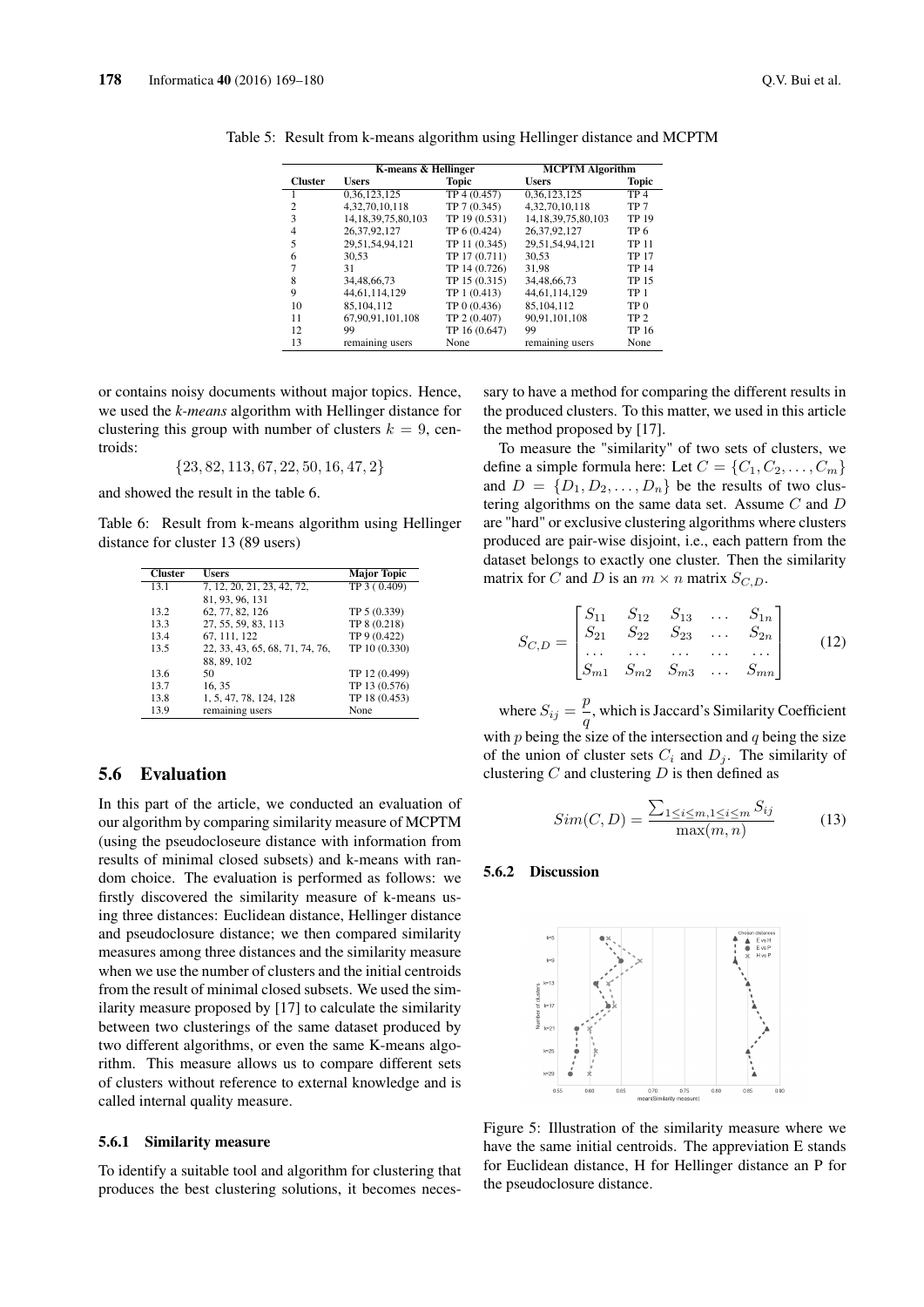Table 7: The results of the clustering similarity for K-means with different distance measures. The abbreviation E stands for Euclidean distance, H for Hellinger distance (see definition 8) and P for the pseudoclosure distance (see definition 10 and 11).

|      | Same algorithm |       |       | Same centroids |        |        | Different centroids |        |                   | Inter-pseudo centroids |                          |                          |
|------|----------------|-------|-------|----------------|--------|--------|---------------------|--------|-------------------|------------------------|--------------------------|--------------------------|
| k    | E              | н     | P     | E vs H         | E vs P | H vs P | E vs H              | E vs P | $H \text{ vs } P$ | E vs H                 | E vs P                   | H vs P                   |
|      | 0.423          | 0.454 | 0.381 | 0.838          | 0.623  | 0.631  | 0.434               | 0.373  | 0.383             | ۰                      | ۰                        | $\overline{\phantom{a}}$ |
| 9    | 0.487          | 0.544 | 0.423 | 0.831          | 0.665  | 0.684  | 0.495               | 0.383  | 0.447             | ۰                      | ۰                        | ٠                        |
| 13   | 0.567          | 0.598 | 0.405 | 0.855          | 0.615  | 0.633  | 0.546               | 0.445  | 0.469             | 0.949                  | 0.922                    | 0.946                    |
| 17   | 0.645          | 0.658 | 0.419 | 0.861          | 0.630  | 0.641  | 0.641               | 0.493  | 0.518             | ۰                      | ۰                        | $\overline{\phantom{a}}$ |
| 21   | 0.676          | 0.707 | 0.445 | 0.880          | 0.581  | 0.604  | 0.687               | 0.478  | 0.491             | ۰                      | ۰                        | ۰                        |
| 25   | 0.736          | 0.720 | 0.452 | 0.856          | 0.583  | 0.613  | 0.715               | 0.519  | 0.540             | ۰                      | ۰                        |                          |
| 29   | 0.723          | 0.714 | 0.442 | 0.864          | 0.578  | 0.600  | 0.684               | 0.4885 | 0.511             | ۰                      | $\overline{\phantom{a}}$ | $\overline{\phantom{a}}$ |
| mean | 0.608          | 0.628 | 0.423 | 0.855          | 0.611  | 0.629  | 0.600               | 0.454  | 0.480             | 0.949                  | 0.922                    | 0.946                    |

We have compared the similarity measure between three k-means algorithms with different initializations of the centroids and different numbers of clusters  $k$ . We plotted the similarity measure between the clusters computed with the three *k-means* algorithms with the same initial centroid in Figure 5 and the three k-means algorithms with different initial centroids in Figure 6.



Figure 6: Illustration of the similarity measure where we have diffirent initial centroids. The appreviation E stands for Euclidean distance, H for Hellinger distance an P for the pseudoclosure distance.

We notice that in the both figures, the Euclidean Distance and the Hellinger distance have higher similarity measure. This is due to the fact that both distances are similar. In Figure 5, we see a big gap between the clusters of Euclidean distance, Hellinger distance and the clusters from Pseuoclosure distance. This gap is closing in Figure 6 and starts opening again from  $k = 17$ . With a different initial centroids the pseudoclosure distance closed the gap between the k-means algorithms using Euclidean and Hellinger distance. But, when  $k > 13$ , the number of closed subsets, the gap between the pseudoclosure and the other distances starts opening again. In table 7 where we applied the same algorithm twice, the similarity measure between two clusters results from k-means is low for all three distances: Euclidean, Hellinger, pseudoclosure distance. The different choices of initial centroids can result in very different final partitions.

For k-means, choosing the initial centroids is very important. Our algorithm MCPTM offers a way to compute the centroids based on the analysis of the space of data (in this case text). When we use the centroids computed from the results of minimal closed subsets that we present in Table 5, we have the higher similarity: 0,949 for Euclidean vs Hellinger; 0,922 for Euclidean vs pseudocloure and 0,946 for Hellinger vs pseudoclosure. It means that the results from k-means using the centroids  $\{0, 52, 4, 14, 26, 29, 30, 31, 34, 44, 85, 90, 99\}$  is very similar with all three distances Euclidean, Hellinger, pseudoclosure. We can conclude that the result that we obtained from our MCPTM algorithm is a good result for clustering with this Twitter dataset.

# 6 Conclusion

The major finding in this article is that the number of clusters and the chosen criterias for grouping the document is closely tied to the accuracy of the clustering results. The method presented here can be considered as a pipeline where we associate Latent Dirichlet Allocation (LDA) and pseudoclosure function. LDA is used to estimate the topicdistribution of each document in corpus and the pseudoclosure function to connect documents with multi-relations built from their major topics or Hellinger distance. With this method both quantitative data and categorical data are used, allowing us to have multi-criteria clustering. We have presented our contribution by applying it on microblogging posts and have obtained good results. In future works, we want to test these results on large scale and more conventional benchmark datasets. And we intend also to parallelize the developed algorithms.

# References

- [1] C. C. Aggarwal and C. Zhai. A survey of text classification algorithms. In *Mining text data*, pages 163– 222. Springer, 2012.
- [2] M. Ahat, B. Amor S., M. Bui, S. Jhean-Larose, and G. Denhiere. Document Classification with LSA and Pretopology. *Studia Informatica Universalis*, 8(1), 2010.
- [3] Z. Belmandt. *Basics of Pretopology*. Hermann, 2011.